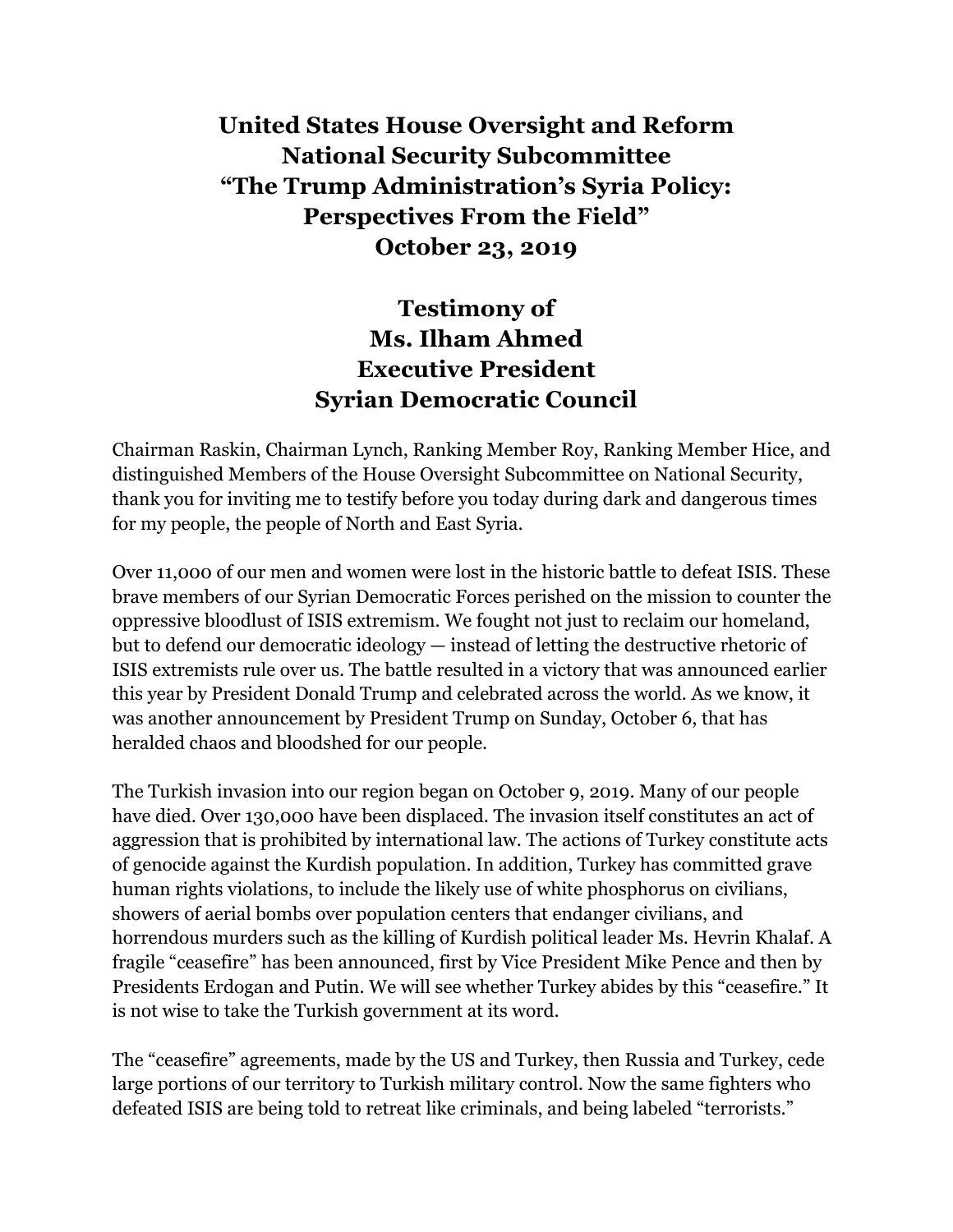We are not terrorists. The Syrian Democratic Forces are brave men and women who have fought to defend their homeland against occupation, first by ISIS and then by Turkey.

Our region had grown into the most stable and secure region in Syria. Our governance structure, the Autonomous Administration of North and East Syria (AANES), was responsible for oversight of roughly 30% of the country, and has provided services such as water, electricity, education, sanitation services, and courts and dispute settlement. We had not been aligned with either the Assad government or the armed uprising. Now, the Turkish invasion is destroying the best bid for a democratic model in the Middle East. All that we have built may not survive.

We ask the United States Congress to act. The sanctions bill that you are working on has promise to deter Turkey in the long run. The stronger that bill is, the more Turkey will weaken and falter in its imperial ambitions in the long run. In the short term, what would save us is immediate action to deter the Turkish attacks, whether or not Turkey violates its new "ceasefire" agreement.

#### **Specifically, we ask that you:**

- **Stop the Turkish aggression on North and East Syria.**
- **Stop the Turkish genocide against the people of North and East Syria.**
- **Impose immediate, substantial sanctions on Turkey.**
- **Exercise all diplomatic pressures that could deter the Turkish aggression.**
- **Deploy international peacekeepers along the border with Turkey.**
- **Suspend Article 5 of the NATO Charter regarding the Turkish intervention in North and East Syria.**
- **Restore the International Coalition's control over the airspace in North and East Syria to prevent Turkey from bombing the region.**
- **Impose a no-fly zone.**
- **Send international observers to document the violations committed by the Turkish army and the so-called "National Army" and assess the humanitarian situation resulting from the Turkish invasion.**

—

### **Turkish Incursion and War Crimes**

In the past two weeks, our relative stability was shattered. The whole world has watched in horror as the Turkish army's invasion of Northern Syria, backed by tens of thousands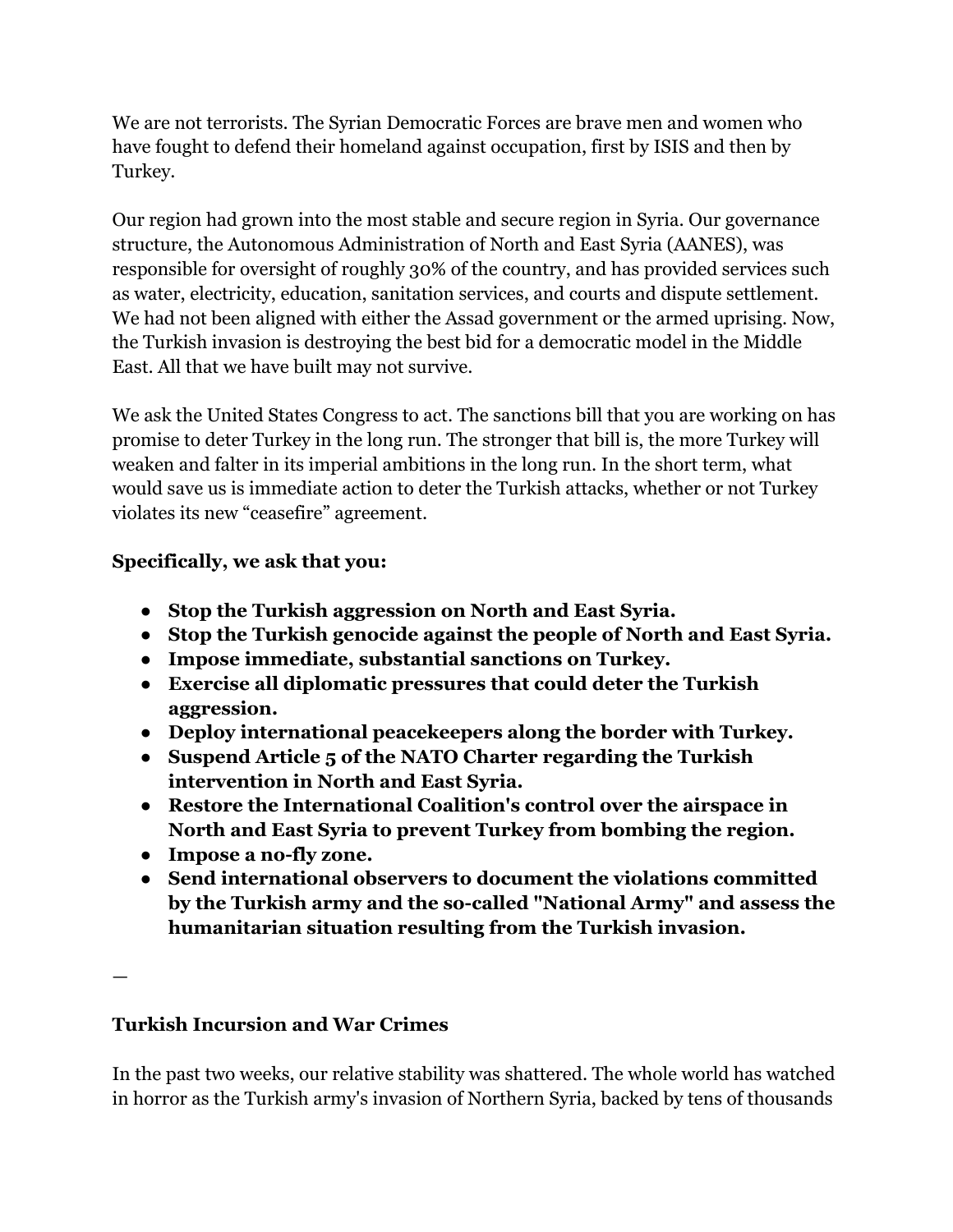of its affiliated militias. Despite the 120-hour ceasefire agreement reached through the US mediation on 17 October 2019, the Turkish military machine continued to target civilians, medical centers, ambulances, medical and rescue teams. The Syrian Democratic Council would like to let you know that the lives of the civilians and wounded in Sari Kani (Ras al-Ain) are in great danger, which require an international action to open humanitarian corridors to rescue them.

It is quite clear, at this moment, that the aim of this agreement was not the ceasefire, but rather an attempt to circumvent the international pressure and absorb the public and international reactions against the Turkish invasion. While the Syrian Democratic Forces has expressed full commitment to the ceasefire agreement and has taken all the necessary steps to ensure its success, Turkey has not abided by the agreement and increased its attacks and aggression on our region.

Turkey is now trying to liquidate the fighters who defeated ISIS in Ras Al-Ain and is seeking through the ceasefire agreement to legitimize its occupation and proceed to occupy further territories. We have not noticed any sign that Turkey is going to implement the ceasefire agreement, which will aggravate the humanitarian crisis in our region.

The brutal violations against humanity perpetrated by the Turkish army are still ongoing. Even the internationally prohibited weapon, white phosphorus, has been directly used against civilians and confirmed by the medical teams who treated injuries. The Amnesty International's report issued on 18 October 2019 confirms the commission of war crimes by Turkey and its affiliated terrorist factions during the operation dubbed "Operation Peace Spring" based on reliable evidence, reports and testimonies. We call upon the international commissions of inquiry to document these crimes and to hold the perpetrators accountable.

—

### **Betrayal, Security Mechanism, Border Zone**

Many in North and East Syria, and our allies across the world, are using the word "betrayal" to describe the abrupt policy reversal toward North and East Syria. They say it is wrong to suddenly leave an ally alone to face an attack such as the one that Turkey is conducting now. They say that we have been thrown to the wolves.

Most in the international community don't understand the depth of the policy reversal. In the months before Turkey's incursion, the US had been brokering a deal between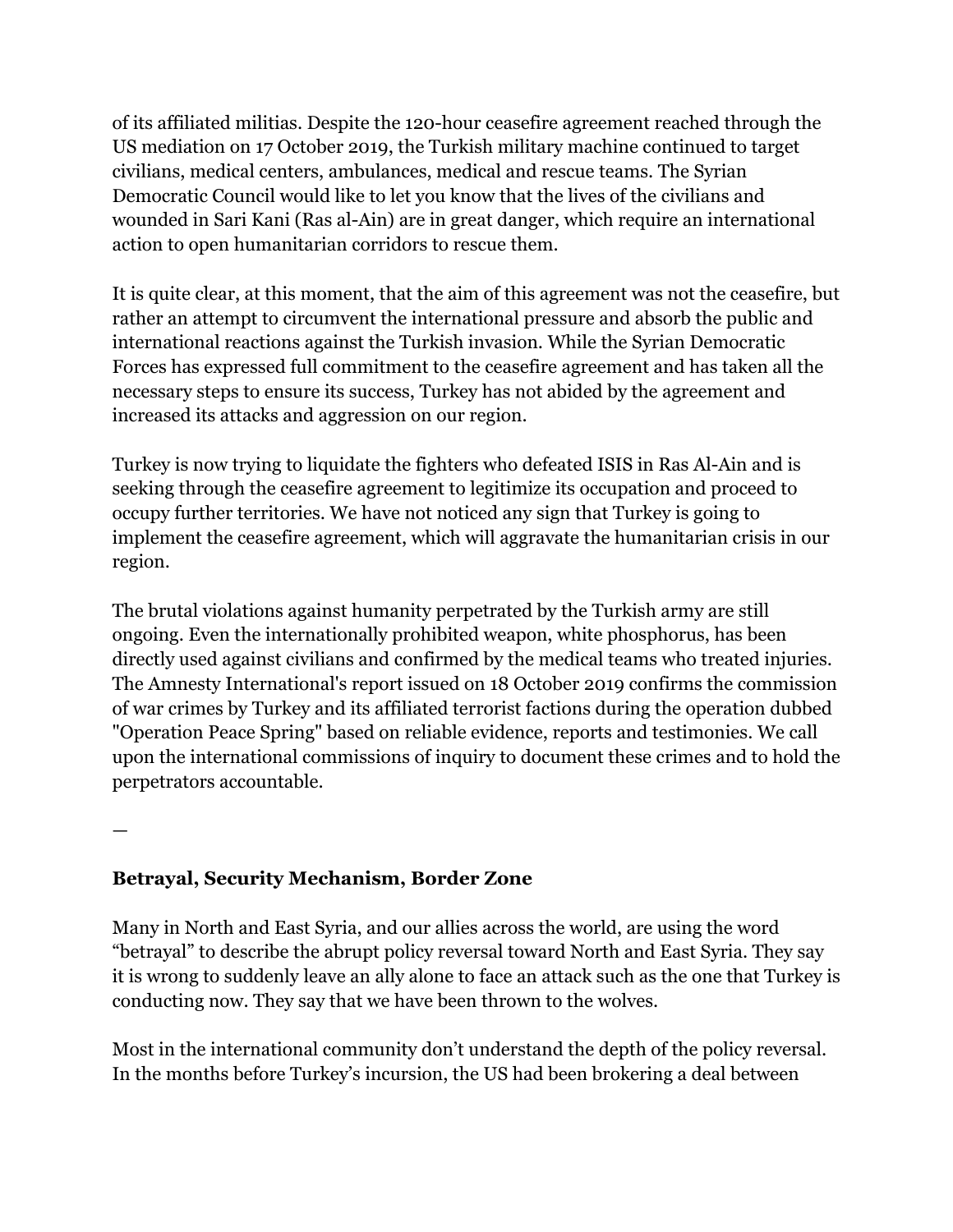Turkey and our Syrian Democratic Forces. This deal was for a security mechanism at the border, which Turkey labeled a "safe zone."

Turkey had pushed for us to withdraw from the border up to 30 km. We suggested a much smaller zone. We were doubtful, but the US diplomats assured us that, if we withdrew all of our forces as Turkey was requesting, the United States would be there to prevent an attack on our people. We agreed on a compromise with Turkey, as brokered by the US diplomats. In good faith, we removed most of our soldiers and abandoned and destroyed many of our defensive positions.

That's why there were no defense forces along the border area to meet President Erdogan's armies on October 9, 2019.

Now that the US has withdrawn its forces from our region, Turkey has negotiated with Russia to support a security mechanism at the border, and Russia has agreed to give them most of the terms that they wanted.

Now we have confirmed that Turkey had never intended to keep up their end of the bargain. In fact, it is likely that the Turkish military used information it gleaned during our negotiations to coordinate an even more effective and more deadly attack on the people of North and East Syria.

Furthermore, our forces often prioritized according to the guidance of US military advisors. For example, our forces made the fight against ISIS a priority instead of reclaiming our region of Afrin, which is sovereign Syrian territory that has been occupied by the Turkish military since January 2018.

Turkey continues to occupy Afrin, a historically Kurdish city and region to this day. Our brave fighters with the SDF have been known to wonder aloud, what may have happened if we had taken our military to Afrin instead of staying the course in line with US priorities.

Some of our soldiers are from the Afrin canton. Some spilled their blood, paying the ultimate price, not reclaiming their home city of Afrin, but many miles away, battling ISIS. Why were they fighting so far from their occupied homeland? Because the US asked them to.

—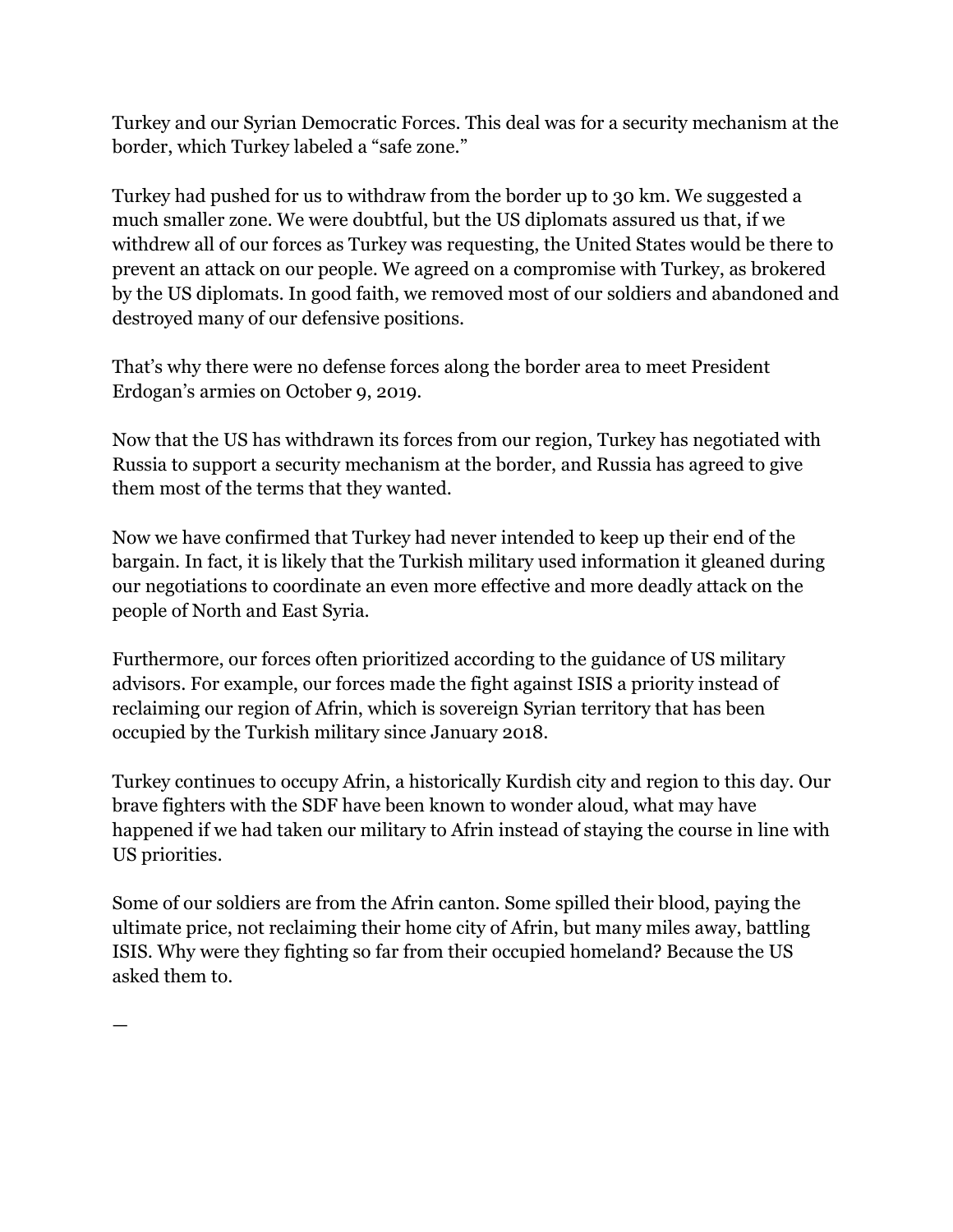#### **Afrin, Occupied by Turkey**

Sovereign Syrian territory has been occupied by the Turkish military and Turkey-backed forces, a hostile occupying military, since long before October 9, 2019.

On January 20, 2018, Turkish-backed forces invaded the peaceful canton of Afrin, a predominantly-Kurdish region of 1,840 square kilometers, with a population of 172,095. Its invasion occurred four years after the establishment of a democratic, autonomous, civil administration of the Afrin people. This new administration had proven successful. Afrin had become a safe haven for all Syrians from different regions of Syria with different affiliations, living in brotherhood, peace, and security, despite the state of siege imposed upon it, and frequent attacks and assaults by armed groups affiliated with the Syrian opposition.

The Afrin people, civil administration, and the local military forces, and the women's protection units did not accept the handover of the city to the Turkish regime. At the same time, they did not allow themselves to be part of the reproduction of the authoritarian central system — despite calls from the Afrin Executive Council to just let the authority in Damascus bear its responsibilities and deal with the Turkish occupation from the perspective of sovereignty and the joint defense of Syrian territory.

The decision of the people, society, and autonomous administration in Afrin to resist the Turkish occupation was a historic decision. The resistance of Afrin lasted 58 days, in which Ankara used all kinds of weapons against the civilian population. Resistance continued despite the silence of the international community and collusion with the occupying forces.

The resistance to the invasion in Afrin resulted in more than 1,000 martyrs. And the resistance continues to this moment amidst grave losses from the forces of the Turkish occupation and its terrorist mercenaries. The people of Afrin will not subside until liberation and the safe and stable return of its people to their land, the accountability of murderers, and perpetrators of all crimes including the demolition of temples and dispensaries and the theft occupation and demographic change to the people, history and geography of the Syrian Arab city with a Kurdish identity.

We in the Democratic Council of Syria salute the resistance of Afrin. We condemn and deplore in the strongest terms the crimes of the Turkish military occupation against Afrin.

We affirm that without the liberation of Afrin and its return to the scene of January 19, 2018, the day before the cowardly Turkish offensive, and without ending the entire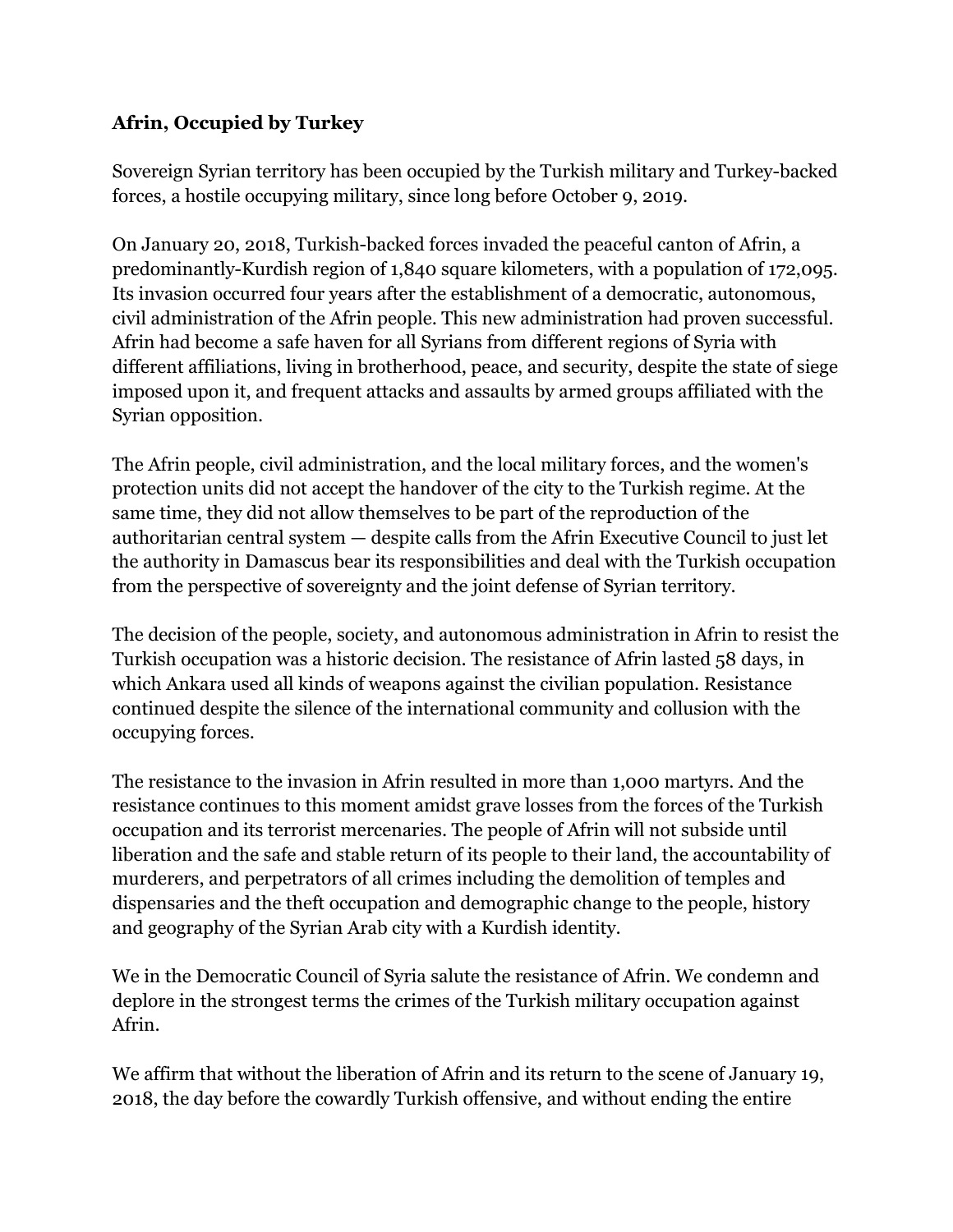Turkish occupation of the other Syrian regions, we cannot even talk about a sustainable solution to the Syrian crisis. In this regard, the United Nations, the General Assembly, the Security Council, the human rights organization, all organizations and civil society institutions in Syria, the Middle East and the world, and all those interested in resolving the Syrian crisis, are all called upon to shoulder their responsibilities towards the suffering of the general people of Syria, and in particular what is happening in Afrin.

Swift steps should be taken to put an end to the Turkish occupation of Afrin, to hold the perpetrators accountable, and to bring them to justice as war criminals and against humanity.

I reaffirm that the issue of Afrin's liberation is one of our most important national constants towards resolving the Syrian crisis on the path of a political solution.

To this day, our occupied territory of Afrin seems to have been forgotten.

—

—

### **Turkey is Guilty of Genocide, But They Are Not Alone**

To be Kurdish is to be under attack. The Turkish Kurds have been living under constant threat of persecution since the founding of the modern Turkish state, and the administration of Erdogan is continuing its policies of genocide. Now Syrian Kurds are feeling Turkey's spite.

The Turkish government has banned the Kurdish language and even banned the use of the words "Kurd" and "Kurdish." They have burned Kurdish villages. They have committed forced resettlement.

Turkey and the United States have both signed the Convention on the Prevention and Punishment of Genocide (1948). The Genocide Convention makes it clear that killing members of a group is punishable, as well as "deliberately inflicting on the group conditions of life calculated to bring about its physical destruction in whole or in part."

But take note that being complicit in genocide is also punishable, according to the convention. Any head of state, or any country, that knowingly acts in complicity and allows another to commit the egregious acts of genocide is guilty.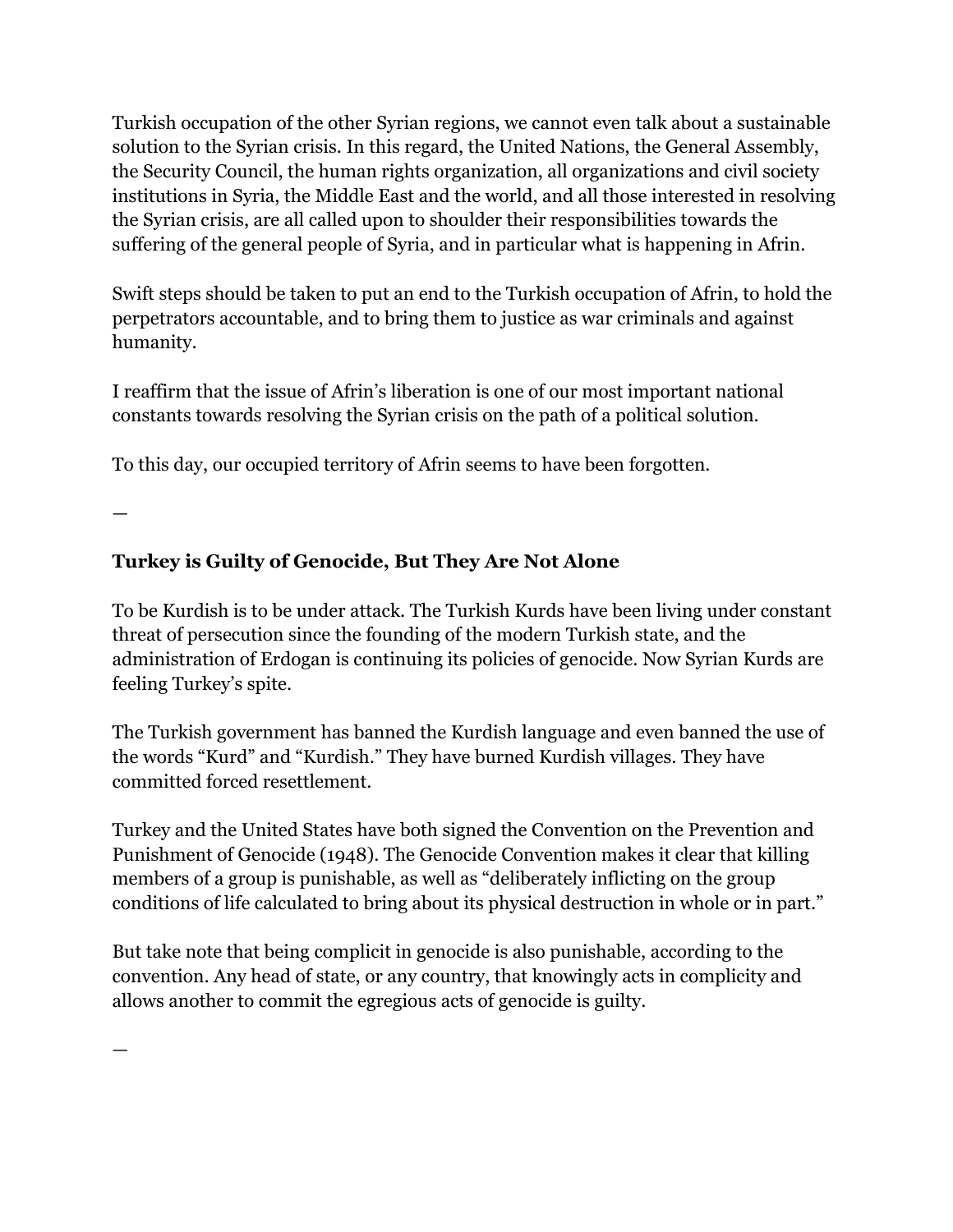#### **Turkey Used White Phosphorus**

Several soldiers, civilians, and small children emerged in our hospitals with very strange burns. Doctors were left perplexed, not knowing how to treat the burns. Experts viewing photo evidence confirmed that the agent used appeared to be white phosphorus.

White phosphorus is a chemical agent that reacts with the water within the body to generate an intense burning that cannot be put out with water. It is against international law to use white phosphorous in civilian areas or endanger civilian life by using it in dense urban areas.

There is no doubt that Turkey used a deadly chemical agent against our people. There is strong evidence that that agent was white phosphorus, as noted by the Amnesty International report on human rights violations in Syria, "Syria: Damning evidence of war crimes and other violations by Turkish forces and their allies," dated October 18, 2019.

—

#### **War Crimes Committed by Turkey**

The blood on Turkey's hands cannot be ignored. There have been many war crimes committed by Turkey in addition to the use of banned chemical agents.

Hevrin Khalaf, a Kurdish politician and head of the Future Party, a Syrian political party, was traveling in a black SUV with her driver along Route M4, Northeast Syria, near Rajim Aanwa, on October 12. She was stopped by members of the Ahrar al-Sharqiya militia, a Turkish-backed militia. The militia members pulled her out of her car.

"I'm head of a political party," Hevrin can be heard saying, in a video posted to social media. The video shows the militia members standing over a dead body, presumably that of her driver, and leaning into the backseat of the car.

Hevrin's body was found utterly brutalized, with dozens of bullet holes, lacerations, and skin detached from her scalp where she had been dragged by her hair. The vehicle itself was also found with bullet holes in it, slashed tires, and further damage. Their hatred of the Kurdish people expressed itself in bullets and blood.

The evidence of this attack is on display in several gruesome videos posted to the social media accounts of the attackers. They are so confident in their impunity as they commit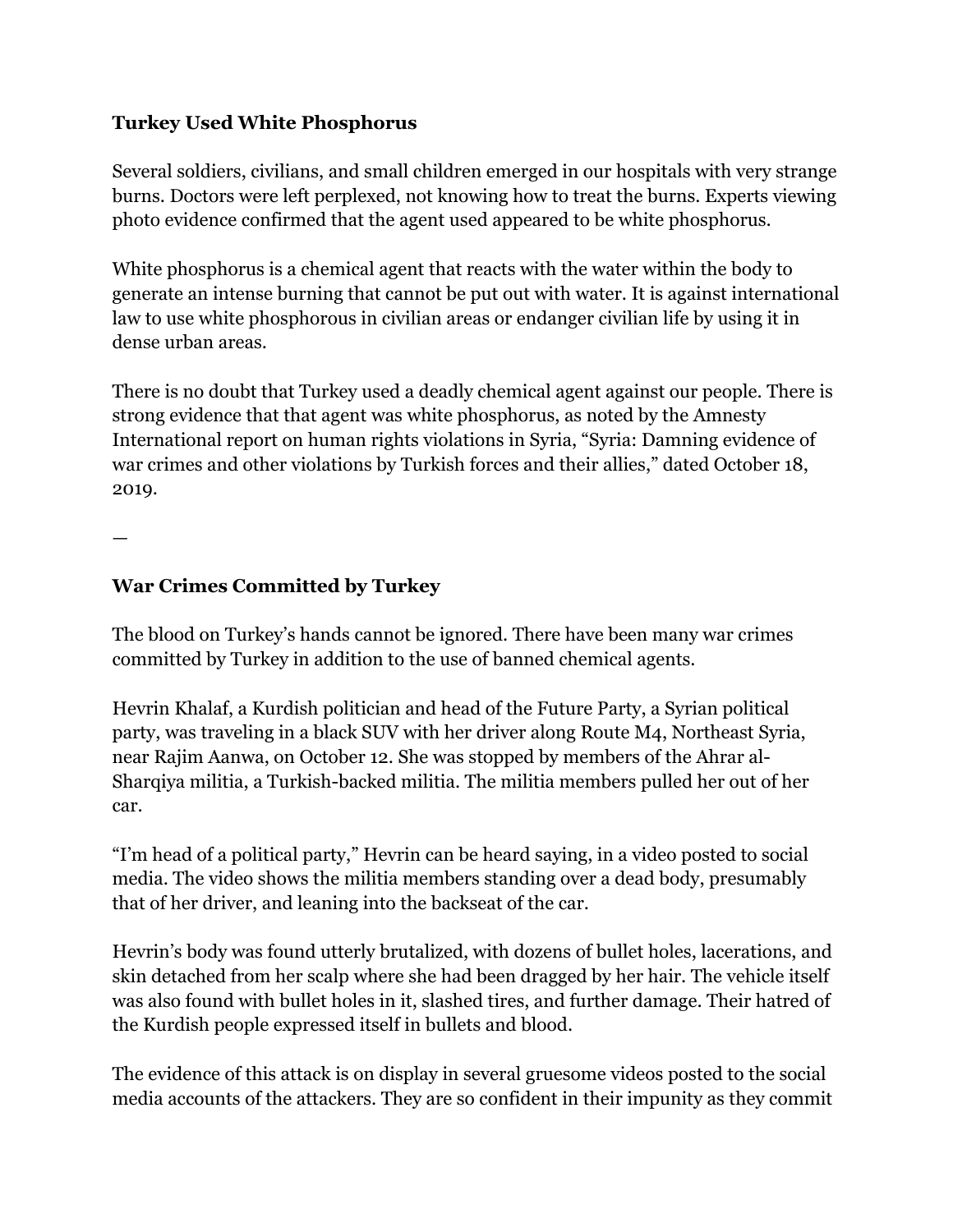these war crimes that they have posted their violations to their own accounts for all to witness.

Such is the brutality and malice of an occupying force.

Turkey has made claims that their aerial attacks are "precise."

Was it "precise" to bomb 8-year-old Sarah Yousef Hussein and 11-year-old Mohammad Yousef Hussein? They were a brother and sister playing outside of their home on October 10, near al-Salah mosque in Qamishli, Syria, when Turkish mortars struck them. A piece of shrapnel became lodged in Mohammad's chest. Sarah's leg was struck.

The two were rushed to the hospital, and laid out side by side. Mohammad was having difficulty breathing. It seemed the shrapnel was lodged deep into his chest cavity. Mohammad died. Sarah had her leg amputated.

A rescue worker told Amnesty International that there were no military bases or checkpoints anywhere in the vicinity. Turkish mortars did, however, strike a bakery and a restaurant as they carried out indiscriminate attacks over a residential area of Qamishli.

Was Turkey being "precise" when it dropped bombs on a convoy of journalists traveling together on October 13 near Ras Al-Ain, Syria, to cover a demonstration against the Turkish attacks? This attack killed the Syrian-Kurdish reporter Saad Ahmed. Shrapnel from the incident struck Saad in the head. Although he was rushed to a nearby hospital, he could not be saved. Five other civilians were killed, and 59 civilians were injured in this attack.

Was it "precise" when Turkey dropped bombs on a school near Salhiye on October 10, a place where civilians had taken shelter from the attacks? The bombs killed four civilians. According to Amnesty International, a Kurdish Red Crescent worker rushed to the scene to pull bodies from the wreckage. When he saw the small, blackened corpses of the two children, he could not even tell if they were male, female, or tell anything else about them — their corpses were too badly burnt.

The evidence is clear. Dead bodies do not lie. Turkey's attacks are indiscriminate bombing campaigns of civilians. Their mercenaries are brutally murdering people in horrifying extrajudicial killings. These attacks must be called what they are: war crimes.

—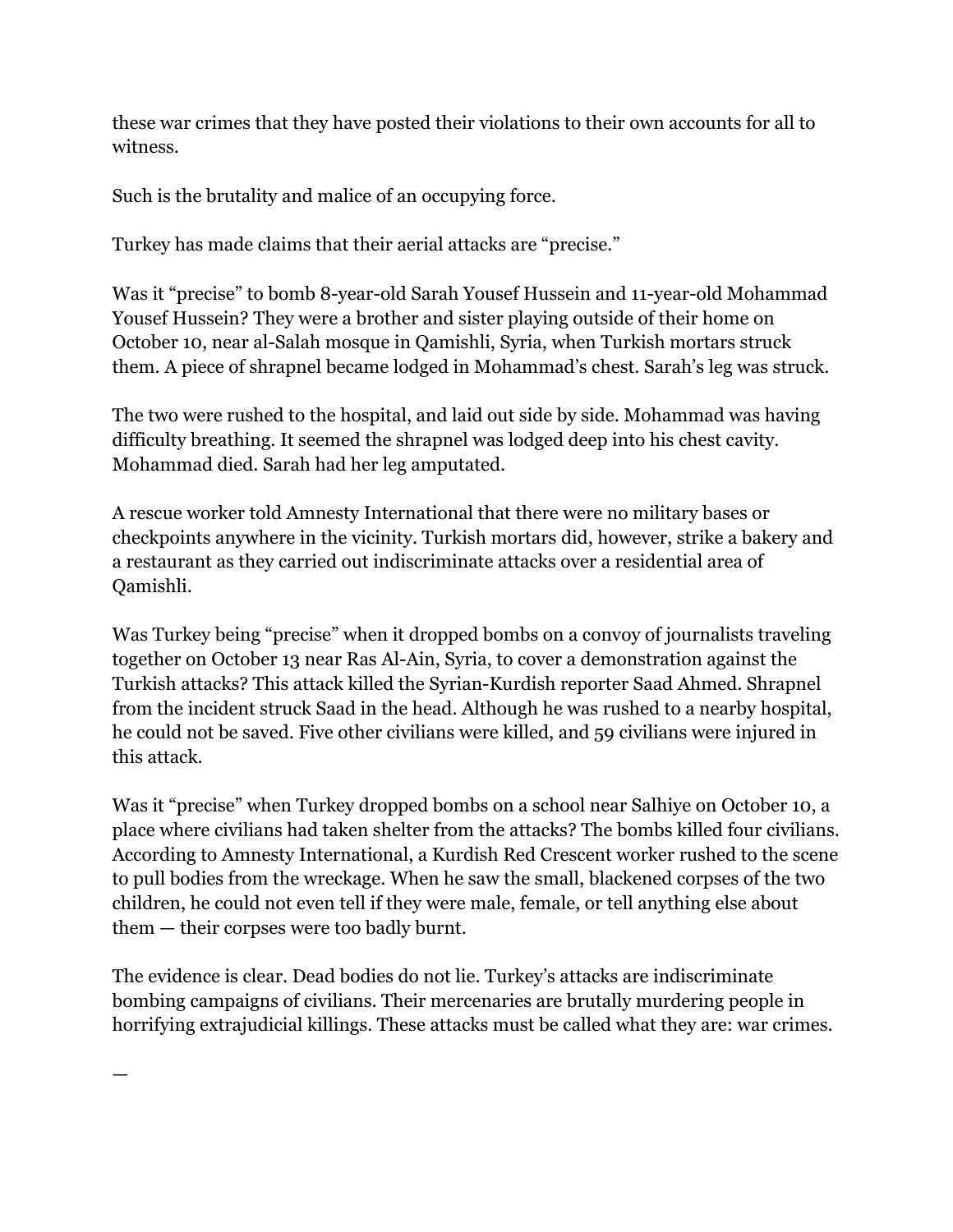#### **ISIS Re-emergence**

Following the final defeat of the ISIS "caliphate" in Baghouz, Syria, the Syrian Democratic Forces were left holding 70,000 ISIS detainees. These were several thousand fighters, including foreign nationals, and a very large number of ISIS family members and support personnel. The AANES did everything we could to ensure these detainees were kept under humane conditions, despite our resources being stretched thin.

We called upon all of the major governments of the world, especially the United States, to offer resources in the form of financial support and legal resources in order to process each one of the 70,000 detainees and ensure each was given a fair trial. We also asked for these countries to fulfill their international obligations of repatriating their nationals, but these nations by and large declined to fulfill their obligations.

We warned the international community in the strongest possible terms that this situation represented a tinder box waiting for a spark. Violent terrorists were being held together, talking, eating, meeting together every day and planning future attacks. Families are being held together to raise their children to be future terrorists under peer pressure from other families, without integration into the rest of society and without possibility of youth interventions or secular education. ISIS had not gone anywhere, it was just waiting for the right moment to re-emerge.

Despite our urgent pleas for help with the ISIS detainees, we received only silence from the major governments of the world.

Now that our region has been invaded by Turkey, all of our efforts to contain ISIS have been compromised. We are one prison break away from the re-emergence of ISIS. And our forces will not be the ones guarding the cells.

The political will, the resources, the time, and the hopes of the nations of the Global Coalition to Defeat ISIS, led by your US Department of State, have already been spent. The lives of 11,000 soldiers cannot be recovered. The US policy reversal has cast doubt upon whether it will be possible to contain ISIS in the future, as any decisions related to the prisoners will not be made by either the US or SDF.

—

We are firmly committed to our ideals. We believe in equality, women's rights, ecological consciousness, religious pluralism, and community empowerment. We believe government should truly be directed by the people. Many in Washington seem to